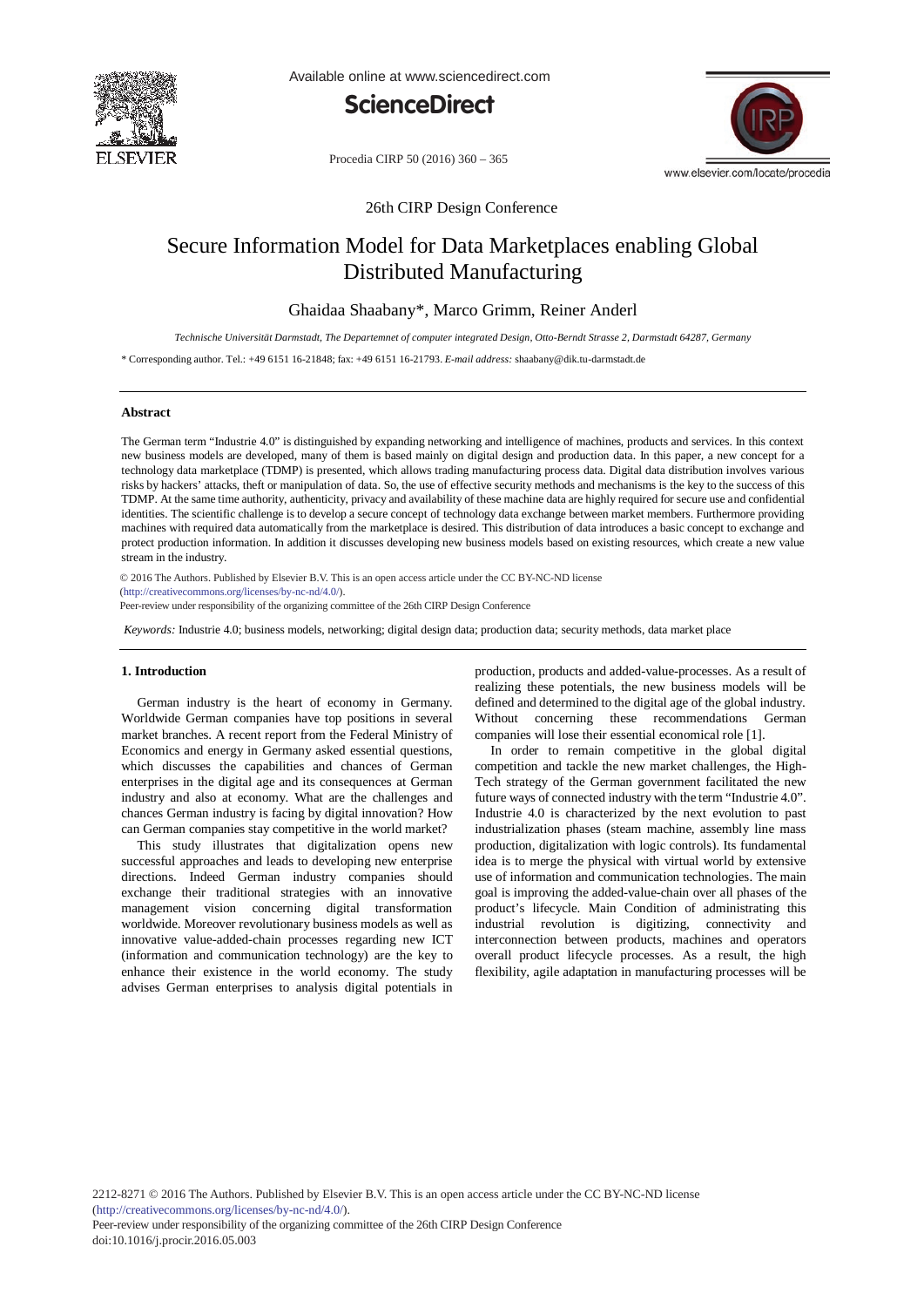enabled as well as the individuality in development and production [2].

Many German companies recognized this fact and started changing their strategies, thus they are tending to digitalization according to a survey published in 2014, the results are shown in Figure 1. Current results illustrate that 27% of German companies have already implemented a high level of digitizing in their products. 35% of all companies are still working with low and medium digital levels. In five years the digitalization process are forecasted to be strongly increased. About 50% in high level digitalization alone, over the entire product portfolio, according to the company's expectations [3].



In this paper the essential concepts for development an industrial marketplace trading digital technology data will be illustrated. Cloud computing technology, e-commerce concept and its types will be explained. Implementation of such services has hindrances due to protection, hence common security issues and solution approaches are presented. These issues are required over all phases in e-commerce business transactions for safe online trading [4]. To bring the explained technologies together to new business opportunities, a new concept for digital marketing of data under value usage and protection aspects will be introduced.

## **2. Cloud computing**

Cloud computing conception was used for the first time by University of Texas in 1997. In this domain VMware was founded in 1998. It provides cloud and virtualization software and services [5]. According to its features and provided services, cloud computing can be defined as a framework, which provides on demand configurable computing resources through internet, such as networks, servers, storage, applications, and services. These services are available everywhere and can be accessed from different devices [6].

Cloud computing technology provides three different types of services, which serve resources on demand by the user. These services are Software as a service (SaaS), platform as a service (PaaS), and infrastructure as a service (IaaS) and involve different business models.

1. Software as a Service (SaaS): in this model software applications will be provided over the internet to the client.

2. Infrastructure as a Service (IaaS): it uses the cloud infrastructure (software/hardware) as a service on demand enabling users to provision their applications and platforms via virtual machines as well as it provides storage capabilities.

3. Platform as a Service (PaaS): it enables users to run or to develop applications at a provided platform layer resources such as operating system [5, 6].

Cloud computing technology offers effective, flexible and low cost services that give enterprise high chance to increase their revenues. Indeed, these services are the fundament of development new business models in the digital age.

## **3. E-commerce**

E-commerce is defined according to Kalakota and Whinston as following, "*E-commerce is a dynamic set of technologies, applications and business process that links enterprises, consumers and communities through electronic transactions and electronic exchange of goods, services and information"* [7]. E-commerce is carrying on business over computer systems and networks e.g. online (internet) and bulletin board system (BBS). The growth of e-commerce is related to the growth of the financial transaction techniques, and their security techniques. Because most e-commerce activities are online, it is called (Internet commerce, or I-commerce). Ecommerce is divided into four types of business models [7]:

- 1. B2B-business to business: this is done between companies e.g. manufacturers selling to distributers like *Covisint* for automotive industry
- 2. B2C-business to consumers: companies selling to the general public, e.g. *Amazon*
- 3. C2B- consumers to business: individuals sell products or services to companies e.g. *Mobshop*
- 4. C2C- consumers to consumers: consumers selling products or services directly on internet to each other e.g. public sales platforms like *eBay.*

Online marketplaces enable trading goods and services online. First, people register on the web site of this marketplace and then start trading products. *eBay* was the first marketplace enabling an auction service, which was established in 1995 in USA [9]. Nowadays there are several electronic marketplaces with different business models in the World Wide Web.

## **4. Protection means**

In order to implement technical and organizational means for efficient protection of industrial assets, attack vectors and vulnerabilities must be analyzed. Fig. 2 shows a layer-based representation of industrial connected systems as used in Industrie 4.0 scenarios. Exemplary attack vectors are depicted by stars. The system boundary is represented by a dashed box containing networking, software, electronic and physical elements. Outside the system, other machines and humans are entities with which interactions are performed via network connectivity or human machine interfaces (HMI).

Common weak spots in this system representation are as follows:

- 1. Knowledge theft, social engineering, phishing;
- 2. Protocol analysis, DDoS, network intrusion;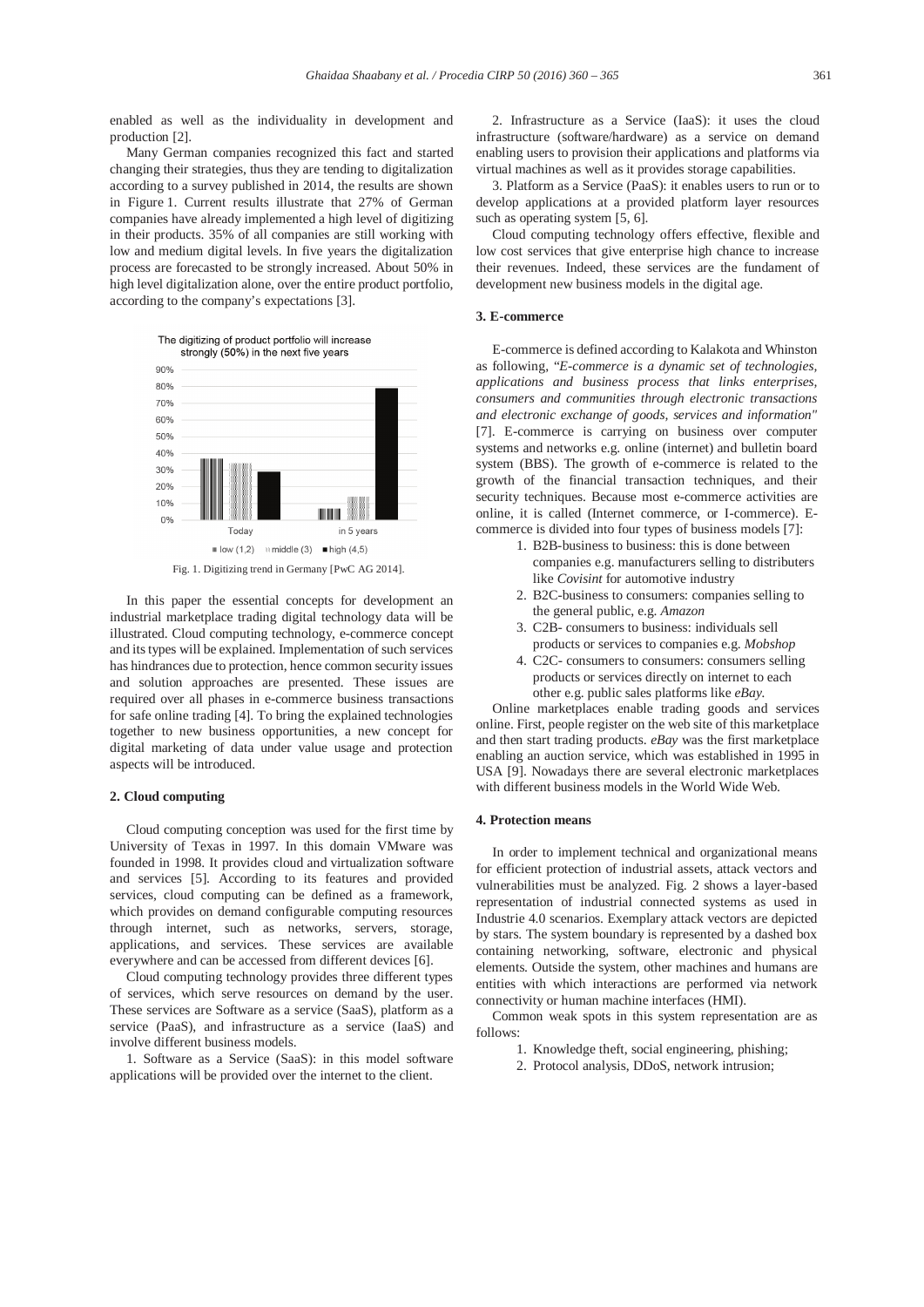- 3. man-in-the-middle, recording unencrypted data streams;
- 4. sidechannel attacks;
- 5. tampering with active components;
- 6. signal recording with logic analyzers;
- 7. disassembling and reverse engineering;
- 8. decompiling, memory editing and malcode injection;
- 9. malware applications.



Fig. 2. Attack vectors in cyber-physical systems [8]

This list of attack vectors is not exhaustive; depending on system infrastructure and use case, there are different and may be more weak spots.

There are a variety of available technical (T) and organizational (O) protection means which are well-established in other areas than industrial systems. They can be applied to industrial systems in order to reduce vulnerabilities without decreasing system functionality or performance. Some of these protection means are listed below and categorized in technical (T) and organizational (O) protection recommendations:

- 1. Staff training regarding IT security and knowledge management, non-disclosure-agreements and corporate security guidelines (O).
- 2. Firewalls with packet inspection techniques, network intrusion detection systems (T).
- 3. Encryption of all internal and external data streams, tunneling via virtual private network (VPN) of external traffic through untrusted
- 4. Hardware protection techniques such as masking and obfuscation, certified by the Common Criteria (CC) for Information Technology Security Evaluation (ISO/IEC 15408-1) (T).
- 5. Integrity and plausibility checks for active components derived from fuzz testing evaluation  $(T)$
- 6. Obfuscation and shielding of signal lines and bus systems (T).
- 7. Resource encryption and software protection by runtime integrity checks (T).
- Sandboxed or virtualized execution of software code (T).
- 9. Anti-malware and anti-virus software (T).

## **5. Developing a new concept of trading manufacturing data**

In general, machine manufacturers provide their customers with a set of common technology data (TD) for general manufacturing processes. Technology data is a set of manufacturing process parameters such as cutting and movement speeds, energy, tool dimensions etc. With the use of this data (e.g. for laser cutting process, which is the manufacturing technology considered in this paper) a manufacturing process can be executed reliably. The use of correct technology data which is suitable for the given materials to be processed is the most decisive factor for high quality results and best accuracy. According to the machine operator's order, such as when extraordinary materials have to be machined for the product end user, suitable TD for the manufacturing process is required. In this case operators have to experimentally derive this required TD. They need to use their own know-how and resources to develop the new relevant TD set. This development process requires time and effort as well as monetary resources due to material use. Particularly for operators specialized on productivity for the actual manufacturing job, this research effort pictures annoyances reducing productivity and benefit. Hence, viable and requested alternative for operators is to buy the needed TD from a 3rd party, commonly the machines' manufacturer or supplier. Here, new high potential business models arise, which target on improvement of productivity on the operator side and added value for knowledge owners, since the required digital TD can be employed as a valuable digital asset.

We will illustrate a new way of digital trading with these assets by utilizing the advantageous effects of industrial digitalization in the sense of Industrie 4.0. As a central platform for commercializing the of digital manufacturing technology data, a technology data market place (TDMP) is proposed.

The main idea of TDMP is based on an online marketplace concept, where goods (digital assets) are traded online [9]. Thus a new business model based on existing resources, namely existing TD is developed. The system, use cases and activities as well as stakeholder are defined in the following sections. First, a use case diagram figures the system, its boundary, its main components and interactions between users. It is important to show and understand the system goal as well as its use. Second, all involved Stakeholders are identified.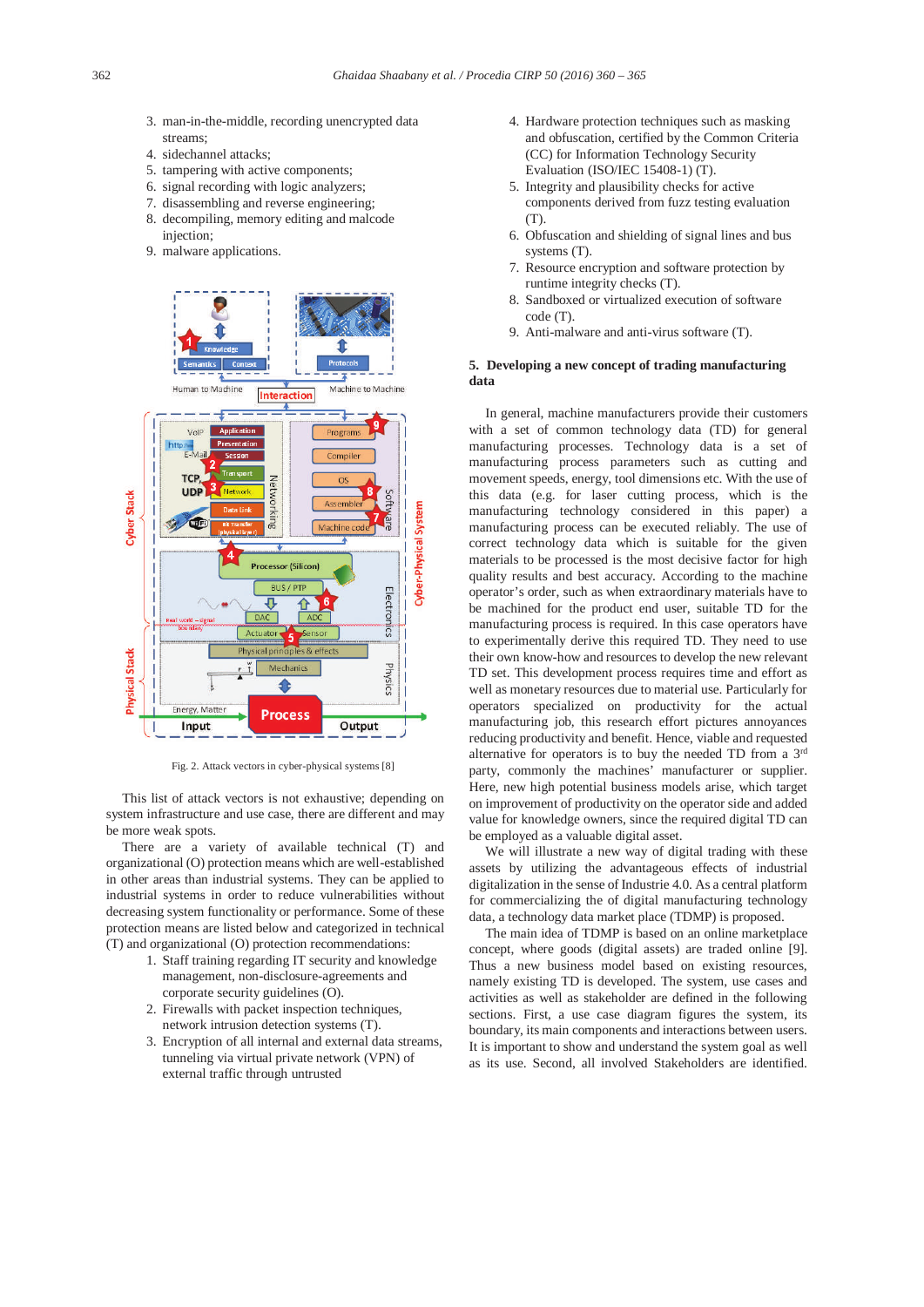Here all partners interested to participate on the TDMP and to trade digital manufacturing data are considered.

The realization of TDMP and leveraging its associated values by all involved parties strongly depend on effective techniques for information security and knowledge protection as well as capturing used data by customers. This will be implemented later by using some of the known technical (T) and organizational (O) protection recommendations, which are mentioned before

## *5.1. Use Case Diagram*

This section explains the concept of the TDMP in a use case diagram, as shown in figure 3. The marketplace function is based on three main member roles, which enable a digital manufacturing data trade. The first role is called technology data provider (TDP). TDP develops the technology data (TD) set and provides it for sale at the TDMP. The TDP can be a manufacturing company itself sharing its develop data sets but also a third party material research institution, material supplier or organization specialized to enrich materials with specific data sets. These TD can be developed by TDPs either during operating their machine or particularly researching new manufacturing materials and their suitable process parameters. However these TD can be used to operate the same machine to do same manufacturing processes all over the world regardless of operators.



Fig. 3. Use case Diagram for TDMP

Digital trade of TD increases the operator revenues by sharing self-developed TD as digital goods in the market place. In this case the operator will have the role as a TDP, providing proven TD sets at TDMP. This use case is captured by the item "TD providing" in figure 3. This providing action has to be done in two steps. First TDP writes a description about selfdeveloped TD according to the TDMP policy. That includes its usage conditions like material type, machine type/serial number, product quality and/or some other special properties. After that, the description with TD-set can be uploaded to the TDMP. Before providing TD, TDP must register at the market place and make his own profile. This identity is necessary for a trustworthy identity management at the market place as well as the implication that each partner has a certain role with particular authorization at TDMP. The use case "Member registration" illustrates this activity. All participants. i.e. as TDP or as a customer have to register at TDMP before they can trade digital data.

The second main member at TDMP is the market manager (MG). Mainly MG ensures the integrity of provided TD as well as the needed security requirements for trading. That is shown in the two use cases "TD Integrity Testing" and "TD Encryption". Several license models enabling different business models should be provided at TDMP. These models based on one or more criteria, namely date, use times, machine identity or user identity. In order to enforce usage licenses, the data should be secured with cryptographic keys and digital policies for one of these models. After selling a TD set, this key is sent to the customer machine when usage is requested. For encryption, it is proposed to use a hybrid encryption scheme. The TD plaintexts  $m_i$  are encrypted with random symmetric keys (content keys  $k_i$ ), e.g. with the Advanced Encryption Standard (AES).

$$
c_i = Enc(m_i, k_i)
$$

These content keys are then encrypted with the public key  $pk$  of the TDMP's asymmetric keypair, e.g. using RSA (Rivest Shamir Adleman) public key cryptosystem.

$$
k_{i,enc} = Enc(k_i, pk)
$$

The result is that the encrypted content keys  $k_{i,enc}$  can only be decrypted by the TDMP. The ciphertexts of the TD (TD-set)  $c_i$  are then stored with the usage policy  $u$  in a readable form, e.g. XML file. Finally, to protect the policy and TD against manipulation, they are signed with the public key cryptosystem. This signature can be checked with the public key of the TDMP later in order to prove the integrity of the TD.

$$
v = Sign([h(u), c_i], sk)
$$

MG makes the contracts by accepting the TD of TDP. On the other hand MG makes contracts with customer by selling TD.

The third main partner at TDMP is customer. Action is started by searching needed TD set after registration at TDMP. The search can be done by different criteria, for example machine type/serial number, material type and/or operator Identity Number, when it is given. . Just the above mentioned given description from TDP of the TD-set will be shown as searching results, which suits the search criteria. Thus manufacturing know-how of the data provider will be protected against manipulation and theft as an encrypted TD-set. These encrypted TD-sets are stored at the TDMP server and are delivered to the customer, after a contract with MG was made.

The purchase and contracting processes begin after customer finds the desired TD set according to the relevant description. In this process, involved partners are customer and MG. After the purchase is made, the encrypted TD set is delivered to the customer. When the customer receives the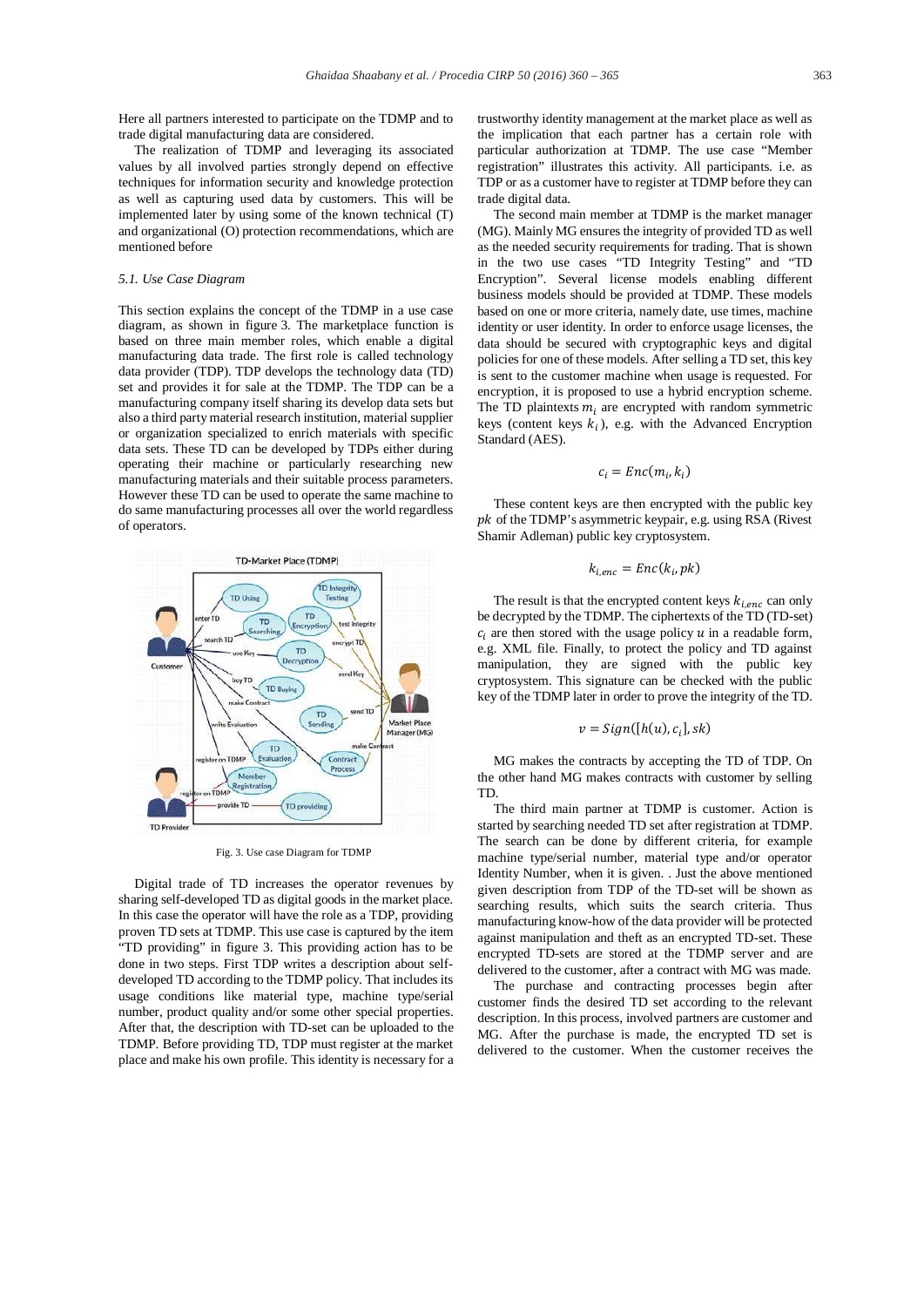purchased TD set, it can be used on the machine by decrypting the protected data for use in the process. The usage conditions for the data set and access permission is defined with the usage policy specified by the contracting system of MG. The relevant information is generated in the e-commerce system and written to the TD set. The control over the data is bound to the cryptographic keys, hence MG provides access to the encapsulated data in the case that the requested access is permitted by the license. MG keeps royalty over the protected data at all times, either inside the market place or after it was sent out to customers by controlling it with the cryptographic keys. The data stored on the market place can be decrypted for migration to other systems under the condition that MG permits this action by providing the required cryptographic keys. With this, the stored TD is protected for the TDMP-Customer relationship while exchange with other systems is still possible.

However, this leads to the necessity that the keystore has to be protected adequately. This is done by use of special hardware, such as hardware security modules (HSM). For the proposed concept it has to be assumed that the data security strength provided by the cryptosystem is not degraded by the storage of the keys at the TDMP. To build trust between market place members, an evaluation system for data quality is necessary. This evaluation consists of general opinion and remarks about the product and trading process quality. The main purpose of this use case is to help other partners by their future trading. Additionally it helps MG for price management.

## *5.2. Stakeholder*

This section discusses all potential partners at TDMP, which are interested in digital trading of TD. Most of them have a role either as customer (consumer) or as provider of TD. These roles are distinguished in authorities, goals, interests and benefits from participating at TDMP. Each stakeholder will be defined and characterized in several categories.

MG is responsible for managing the digital trade of TD, as mentioned before. That means MG receives TD from a provider and then tests their structural integrity, quality and value. That means MG receives TD from a provider and then tests their structural integrity, quality and value. MG tests the integrity of the relevant description of these TD as well. Additionally, the integrity of the relevant description of these TD is tested. MG encrypts TD according to the specified conditions from TDP. Then the encrypted TD is saved on the server with their associated key. On the other hand MG is responsible for selling and sending processes. Additionally, MG ensures the privacy of personal and bank account data of TDP and customers, too.

End product manufacturers can take the role as main customers and as main providers at TDMP. They fulfill customer orders on their machines using relevant TD. Depending on the job, for them it is more effective to buy these TD instead of investing time and resources by developing them on their own. The machine operators have exactly the same role at the market place. One difference between these two partners is that the machine operator works with the machine directly - TD is typed in at the machine and good functionality is ensured. That means the machine operator is an employee by end product manufacturer, which owns the machine. Both of these parties can be as mentioned before, a customer by TDMP. This depends on the enterprise policy.

The machine manufacturers produce and sell machines. Usually they have enough experience and resources to develop high quality TD. Thus they will be one of the more important providers at TDMP. At the same time, they can use TDMP as an information resource to recognize the market trend. This helps to identify future business models.



Fig. 4. Stakeholder at TDMP

Component manufacturers and suppliers can use the same strategy, so they are interested in participating at TDMP. Material manufacturers and suppliers have also the same goal. New business models will be created. For example they purchase TD from TDMP, suitable to their material and provide both of them together to their customers.

Academic or industrial research institutes are interested in exchanging innovative TD. So TDMP enables experience exchange and improves research work. The cloud provider operates the necessary infrastructure for this market place. In the digital age the machine is considered as an active member at TDMP. Industrie 4.0 defines machines as smart objects. Smart machines are able to request needed TD from the TDMP and can provide TD in return. Anyone that does not belong to any mentioned category above can be a customer at TDMP.

## *5.3. Security concepts*

For all data exchange processes regarding the trading asset TD, the application of suitable data protection means is required. Protection means applied in the concept can be distinguished by their protection goals. In particular, the concept pursues three main protection goals:

1. *Data confidentiality*, i.e. the transmitted and used TD cannot be read or copied by unauthorized users (machines or people) at any time.